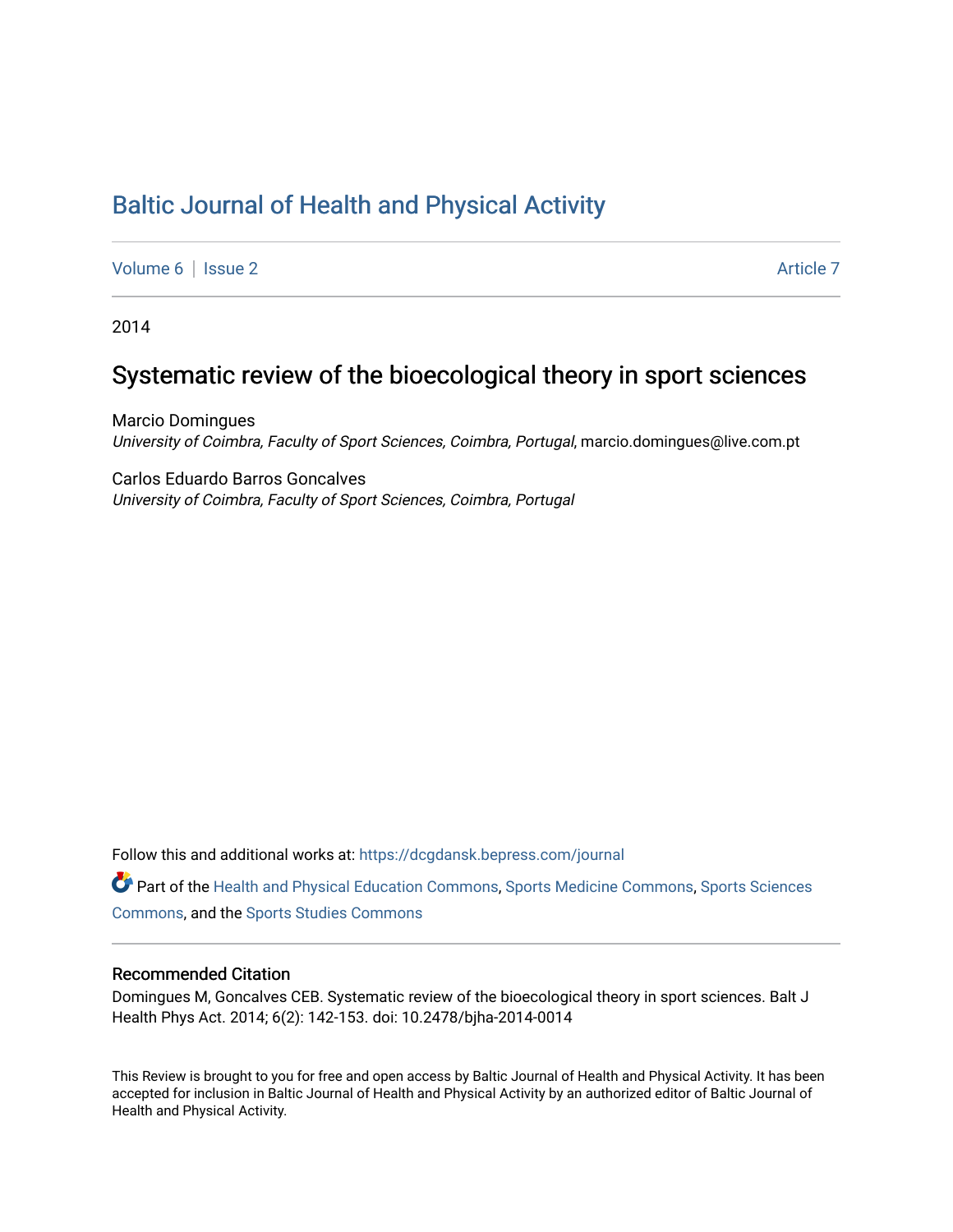

DOI: 10.2478/bjha-2014-0014

|                                                                                                                                                                                                                | Systematic review of the bioecological theory<br>in sport sciences                                                                                                                                                                                                                                                                                                                                                                                                                                                                                                                                                                                                                                                                                                                                                                                                                                                                                                                                                                                                                                                                                                                                                                                                                                                                                                                                                                                                                                                                                                       |
|----------------------------------------------------------------------------------------------------------------------------------------------------------------------------------------------------------------|--------------------------------------------------------------------------------------------------------------------------------------------------------------------------------------------------------------------------------------------------------------------------------------------------------------------------------------------------------------------------------------------------------------------------------------------------------------------------------------------------------------------------------------------------------------------------------------------------------------------------------------------------------------------------------------------------------------------------------------------------------------------------------------------------------------------------------------------------------------------------------------------------------------------------------------------------------------------------------------------------------------------------------------------------------------------------------------------------------------------------------------------------------------------------------------------------------------------------------------------------------------------------------------------------------------------------------------------------------------------------------------------------------------------------------------------------------------------------------------------------------------------------------------------------------------------------|
| <b>Authors' Contribution:</b><br>A - Study Design<br>B - Data Collection<br>C - Statistical Analysis<br>D - Data Interpretation<br>E - Manuscript Preparation<br>F - Literature Search<br>G - Funds Collection | Marcio Domingues ABCDEF, Carlos Eduardo Barros Goncalves DEF<br>University of Coimbra, Faculty of Sport Sciences, Coimbra, Portugal                                                                                                                                                                                                                                                                                                                                                                                                                                                                                                                                                                                                                                                                                                                                                                                                                                                                                                                                                                                                                                                                                                                                                                                                                                                                                                                                                                                                                                      |
|                                                                                                                                                                                                                | Key words: sport; context; ecology; human development.                                                                                                                                                                                                                                                                                                                                                                                                                                                                                                                                                                                                                                                                                                                                                                                                                                                                                                                                                                                                                                                                                                                                                                                                                                                                                                                                                                                                                                                                                                                   |
|                                                                                                                                                                                                                | <b>Abstract</b><br>The purpose of the present review was to provide an up-to-date summary of the bio<br>ecological theory in sport literature. Systematic reviews can facilitate decision-making<br>in areas where randomized control trials (RCTs) have not been performed or are in-<br>appropriate. In order to appreciate the status of current knowledge and understanding<br>and to identify potential future directions, the authors conducted a synthesis of pub-<br>lished work in sports science using a systematic-review methodology. Published<br>since 1977, Bronfenbrenner's model of human development provided an ecological<br>lens for identifying and synthesizing barriers to sport participation. From a search of<br>electronic databases, findings comprised 1120 identified records, from which only 896<br>entries were considered. From these a total of 183 published studies relating to the<br>bioecological theory and sports science were assessed, and from this point only arti-<br>cles pertaining to sport related issues were taken into consideration ( $n = 89$ ) exclud-<br>ing other types of documents ( $n = 94$ ). The Systematic Review (SR)develops upon<br>these 89 articles and a total of 23 articles were selected for the fourth and final re-<br>trieval. A semi quantitative review protocol and standard quality assessment criteria-<br>have dominated the research. The authors conclude by summarizing the key findings<br>in the literature and highlighting the gaps that could be filled by future research. |
| Word count: 4,323<br>Tables: 2<br>Figures: 0<br>References: 52                                                                                                                                                 | Received: May 2013<br>Accepted: June 2014<br>Published: June 2014                                                                                                                                                                                                                                                                                                                                                                                                                                                                                                                                                                                                                                                                                                                                                                                                                                                                                                                                                                                                                                                                                                                                                                                                                                                                                                                                                                                                                                                                                                        |
| <b>Corresponding author:</b><br>Márcio Domingues<br>Estádio universitário, Pavilhão3<br>3040-156 Coimbra<br>Tlm. (+351)910973306                                                                               |                                                                                                                                                                                                                                                                                                                                                                                                                                                                                                                                                                                                                                                                                                                                                                                                                                                                                                                                                                                                                                                                                                                                                                                                                                                                                                                                                                                                                                                                                                                                                                          |

Tlm. (+351)910973306 Fax. (+351)239802770 E-mail: marcio.domingues@live.com.pt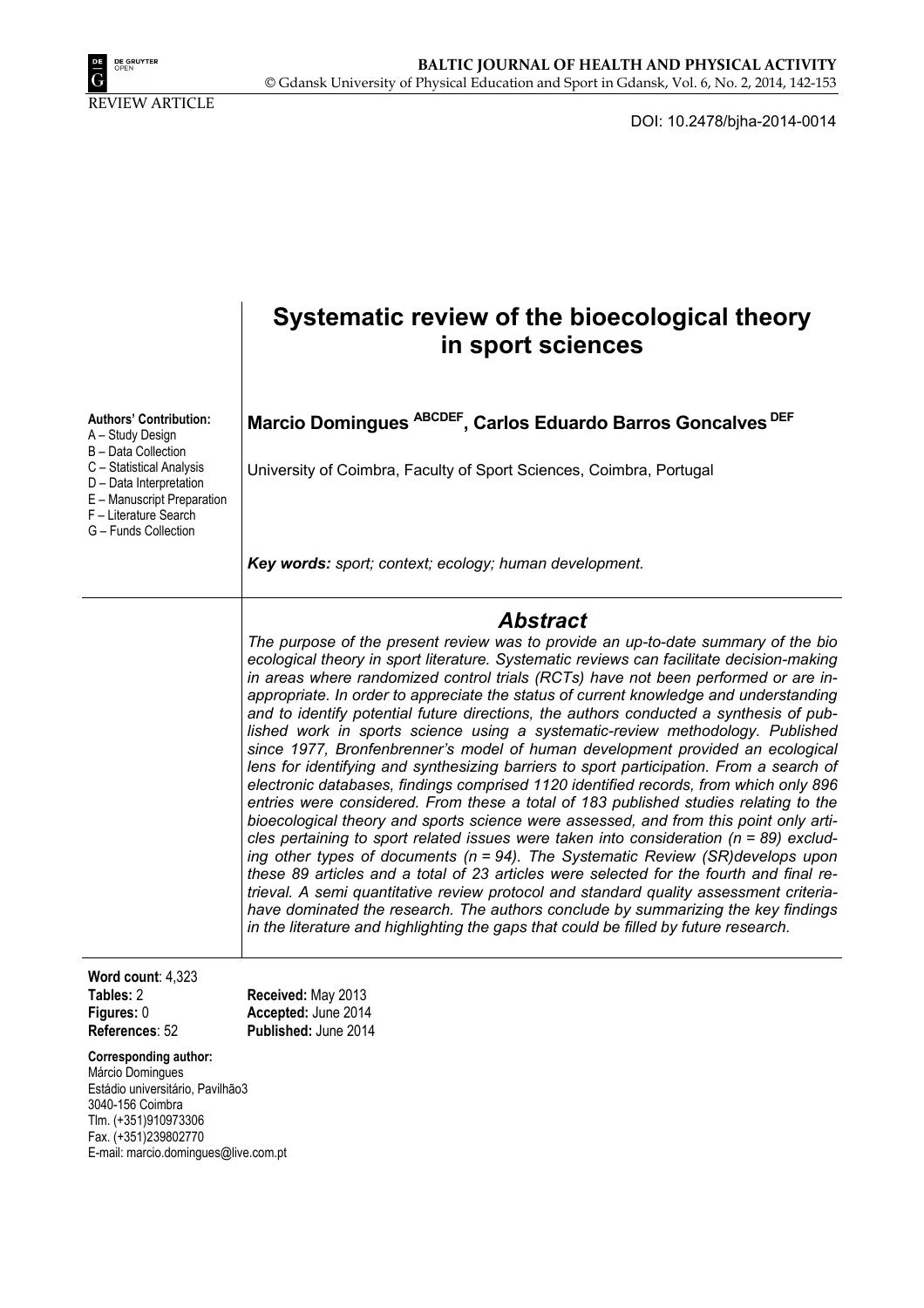# **Introduction**

Human development model must be understood as a cultural process, and this understanding requires a historical perspective of individual contribution in community dynamics [1], it will always be in accordance with action significant meanings, different levels of the same social organization and comprehension of particular situations.

As a precursor of developmental psychology, Bronfenbrenner's ecological perspective has contributed important ideas and research on cultural aspects of human development raising questions about treating individual and cultural processes as separate entities. In many studies [2, 3, 4, 5, 6, 7] he illustrated his ideas with studies of other research colleagues. Bronfenbrenner was influenced by the systems theory in biology, emphasizing interaction, change and stability over the lifespan. He was unhappy with the dominant trend in the field of psychology, based on viewing the individual and the environment as dichotomous entities whose influences on development could be examined separately [8].

Bronfenbrenner's theory has suffered successive changes since its first design over half a century ago in the 1950's. A second systemization of Bronfenbrenner's theory [9] and successive reformulations [3, 6, 7, 10] extended and critically revised the original model. In the 1990' the theory began to consider the proximal processes as a significant phenomenon of development [11]. The PPCT model tries to explain why nature, power, content of proximal processes vary systematically in function of personal characteristics in development, context where processes meet and changes that occur over a period of time where processes are occurring [12, 11].

In Brazil, Krebs [13, 12, 11] and Koller [14] have been in the forefront of human ecology development. Bioecological theory has been appropriately used in intervention studies in underserved youth in local deprived communities, integrating theoretical knowledge of human development and public policies. Tudge et al. [15] proceeded with the only review found in the literature. They were able to locate 25 published studies that met the inclusive criteria. From these 25 studies, they found only four [16, 17, 18, 19] in which the authors based their research on Bioecological theory, presenting the theory in its mature form and testing theoretical assumptions through appropriate research designs, using at least three of the Person-proximal Processes-Context-Time model (PPCT) concepts, including proximal processes. After a review of key elements of the development of Bronfenbrenner's work, current research on sport science and knowledge is discussed as embodying many of the core elements of systems theory.

# *Background to theoretical conceptualizations of Bronfenbrenner in sport*

In recent years the use of the Bioecological Theory in youth sport studies is more and more accepted among scholars [20, 21, 22, 23, 24, 25, 26]. In fact, a key point in studying ecological perspectives is that cognitive activity cannot be defined, studied, perceived or interpreted without references to the environment [21]. Recent studies have pointed out multiple-level organizational recognitions as well as contextual influences in adolescent development [27, 28, 29].

Bronfenbrenner [7] considers the joint interaction (i.e., the process) of the person with the environment over different timescales. This aspect helps in the search for environmental variables at different levels of analysis (micro-, meso-, exo- and macrosystems). Focusing specifically on physical activity settings for example [30, 31], the ecological theory provided evidence that the context in which physical activity participation takes place is critically important.

An important characteristic of the model is its interdisciplinary and its integrative focus on youth as well as policies and programs for enhancing youth development. Some reviews are based upon and have picked up on some general ideas of Bronfenbrenner's framework highlighting the interaction between a person's environment and their developmental status applied to sport outcomes [32, 26].

LaVoi and Dutove [26] wrote a recent review on barriers and supports for female coaches, pointing to complex and multidimensional barriers that affect, impede or prevent females from seeking or remaining in coaching positions. Another review highlights current directions in two areas of social influence and interrelationships in sport: peers and parents, they have been found to have a significant impact on psychosocial outcomes in sport [33]. Concomitantly, Limstrand [34]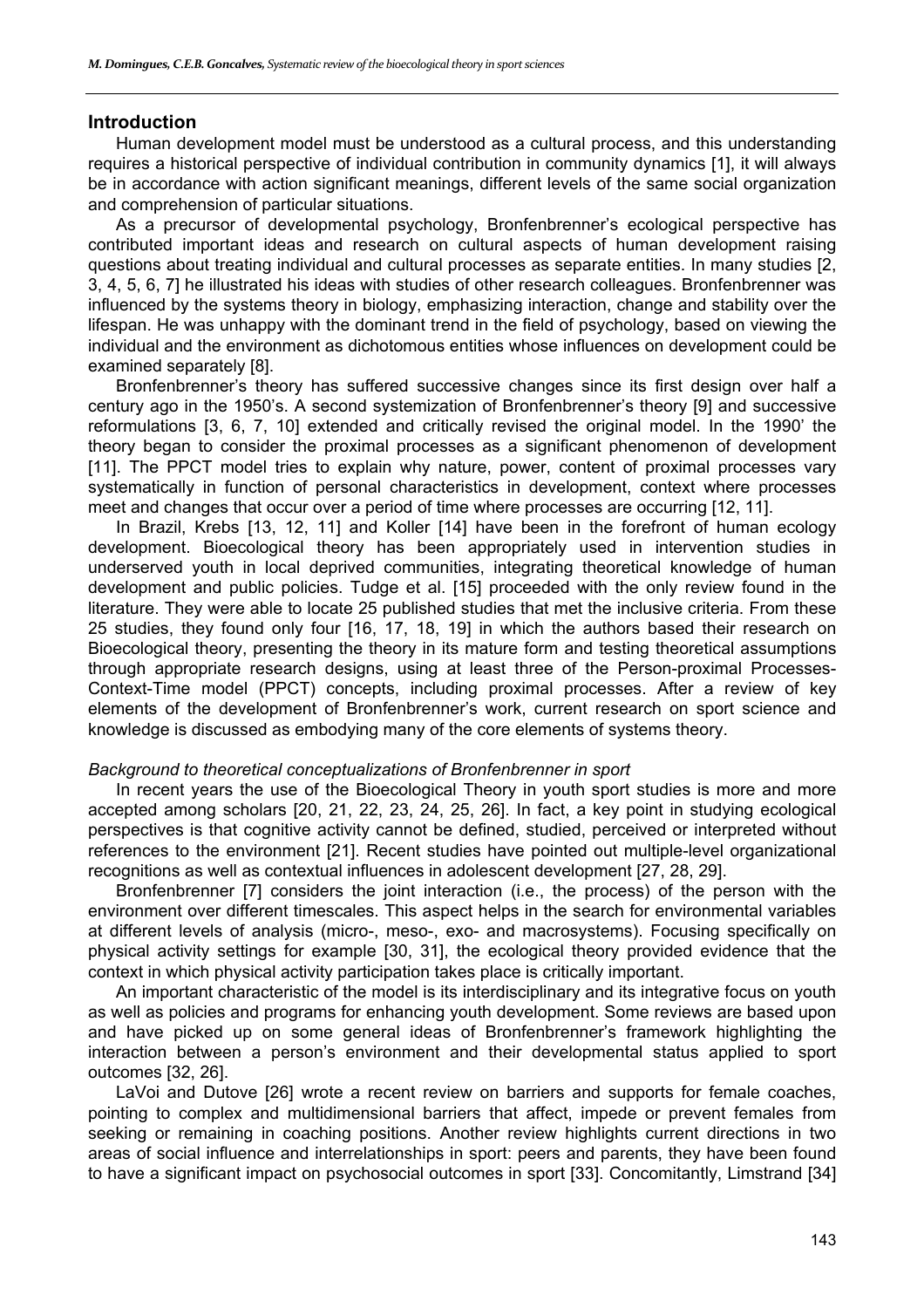also proceeded with a review of 239 independent samples located in 43 studies, primarily from the field of public health, environmental characteristics relevant to young people's use of sports facilities.

Although several book chapters have been written in diverse areas that provide more recent summary overviews of research in sport settings, a special issue of the International Journal of Sport Psychology paid attention to different ecological approaches to sport cognition. The call for evidence synthesis on this topic is mandatory where a gap in knowledge has been identified as well as prioritized. The purpose of the current study therefore was to conduct a systematic review of bioecological systems in sport science. This review, furthermore, differs from a number of published systematic reviews in that a single research question was not defined a priori. The author's will try to answer two main questions: How does the theory been interpreted through the years in the field of sport? Also, how real life sport situations (practical applicability) have been verified and consubstantiated using this theoretical framework?A review to assess the effects of context and interpersonal relationships on sport participation was undertaken by 2 main objectives:

- Determining how the theory informs of past and current research on sport sciences
- Determining the relatedness between the theory and practical implications of research in the field of sport.

# **Material and methods**

An initial scoping exercise was undertaken prior to the main review. The first three stages of the main review (searching the research literature, assessing the studies which met the inclusion criteria through PICOS (Population Intervention, Comparators, Outcomes and Study Design)review protocol and descriptive quantitative analysis) followed the standard methodologies used in Systematic Reviews (SR) of quantitative studies. The descriptive quantitative analysis consisted of counting each characteristic in a pre-determined category (for example, the category sample size the authors created several items to better fit the data: "less than 20"; "20-50", etc.). Each item (characteristic) had a K number that consisted of the counting articles that fitted the item divided by the total number of articles found in that category. Furthermore, PICOS was initially designed to focus clinical questions and to prompt for publication type or type of question asked, it is a specialized framework to form the question and facilitate the literature search. The final stage of the SR involved a quality assessment and integration of articles based on bioecological systemsand sport science.

# *Sources*

Before undertaking SR it was necessary to check whether there were already existing or ongoing reviews, and whether a new review was justified. This process begun by searching SCIRUS, allowing researchers to search not only for journal content but also 'scientists' homepages, and website information. The Scientific Electronic Library Online (SciELO), the Cochrane Database of Systematic Reviews (CDSR) and Campbell Library of Systematic Reviews gave the researchers full details of completed and ongoing systematic reviews.

The search strategy used the following three main sources to locate published studies of Bronfenbrenners' ecology theory in sporting contexts: (a) electronic searches of computerized databases, including dedicated databases such as Elsevier, Science Direct and Psych INFO, were also used. The European Database of Sport Science (EDSS) allowed a thorough search on sport science; (b) citations in papers identified by electronic searches; and (c) hand searching of journals. Limiting searches to English language papers could introduce language bias; therefore, large bibliographic databases were used, such as Google Scholars, Medline and PubMed, do include a small number of non-English language journals.

# *Procedure*

The review protocol was designed to elaborate on the decisions about the review question; inclusion criteria, search strategy, study selection, data extraction, quality assessment and data synthesis were also addressed. Studies included in the review were screened for quality, so that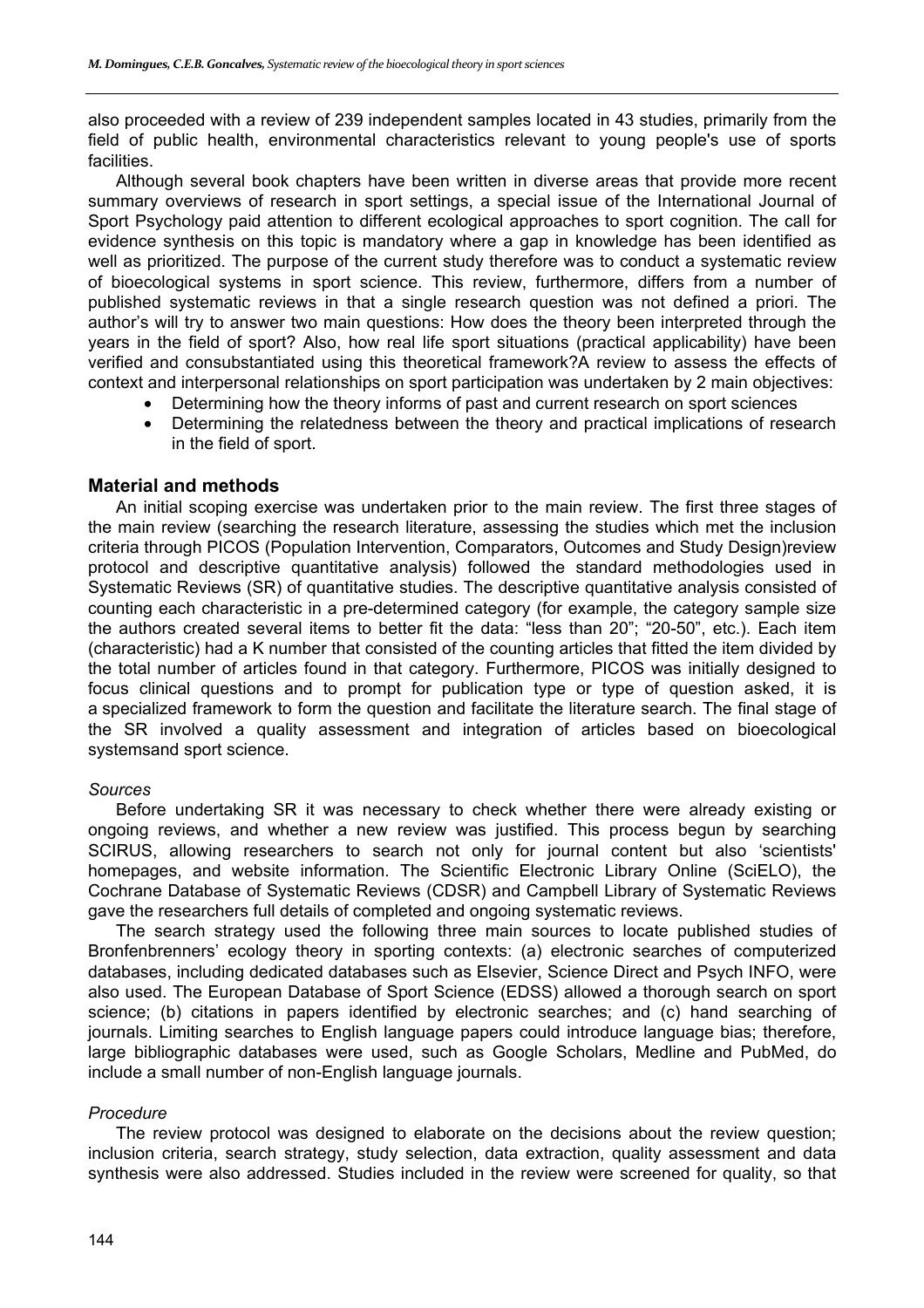the findings of a large number of studies could be combined. The review was limited to studies that were directly related to sport participation, perceptions and experiences and based upon Bioecological framework, that serve relevant target populations and that measure at least one outcome of interest. Hard copies of publications were obtained and assessed for relevance according to the inclusion criteria. Checking the synthesis with authors of primary studies was established in order to assess the robustness of the SR as well as ongoing critical reflection on the synthesis process.

Peer review was a key part of the process; qualified independent researchers controlled the author's methods and results. Procedures were explicitly defined in advance, in order to ensure that the exercise is transparent and can be replicated and designed to minimize bias. This kind of analysis has some inherent bias, it is important to assess the likely impact of researchers' personal characteristics (such as age, sex and professional status) and the methods used on the data obtained. Attempts to minimize the introduction of bias included 'weighing' the findings of studies according to technical quality (i.e. giving greater credence to the findings of more methodologically sound studies) and providing a clear justification for this. In fact, in order to reduce language bias the literature review was not confined to the English language but also included Portuguese and Spanish as mentioned earlier.

#### *Analysis*

This study followed a strict inclusion/exclusion criteria based on language parameters, location, time frame, population and outcome. There were, however, a number of difficulties in applying the inclusion/exclusion criteria to qualitative research in relation to identifying retrospective data and in determining study type and analysis (whether qualitative data collection and analyses were undertaken).Complementary tables that further illustrate the whole SR process are not shown due to page limits but can be assessed upon reader's request.

For further analysis the author's only accepted articles published in periodic journals and excluded other publication formats like books, book chapters, thesis, articles in German language, implemented programs and articles relating physical activity and leisure and Bioecological theory.

The database search generated a total of 1063 citations which were scanned for possible retrieval, for example, articles with a primary focus on sporting context, dated from 1990-2013 and based upon bioecological systems were selected for the final quality assessment. Only articles after 1990 were assessed because the authors considered that major developments on the theory, namely, a shift of importance towards proximal processes were discussed by that time. Despite this initial reasoning, and assuming that important theoretical considerations about Proximal Processes and Person were only developed in the late 90's, the authors found only two articles dated from the the 90's that deserved some attention for the initial quantitative analysis.So, these criteria were agreed upon and addressed by both authors during the review. Discrepancies were discussed until agreement was reached and consensus was obtained. During the PICOS analysis the co-author reviewed each ecological placement and each outcomes and variables of each study. Again, where discrepancies were found, they were collectively discussed to consensus, resulting in minor modifications.

Data tables were analyzed to create summary tables, which involved a number of stages. First, studies that fitted the SR were included on a literature review table that represented demographic and descriptive generic information such as authors, year, title and journal. Second, a review protocol and PICOS elements was established and another table was elaborated upon the first summarized one.

Each included study was assigned an objective assessment of methodological quality preferably using a method conforming to the current guideline of PRISMA. A flow diagram adapted from Moher et al. [35] served as an evidence-based minimum set of items helping researchers to report a wide array of assessed documents. In the third phase, studies were initially coded with a bibliographic number, but as independent sample populations (k) were used as a unit of analysis. Data tables were constructed for sample characteristics of study populations (e.g. nationality), type of sport, competitive level, and research design.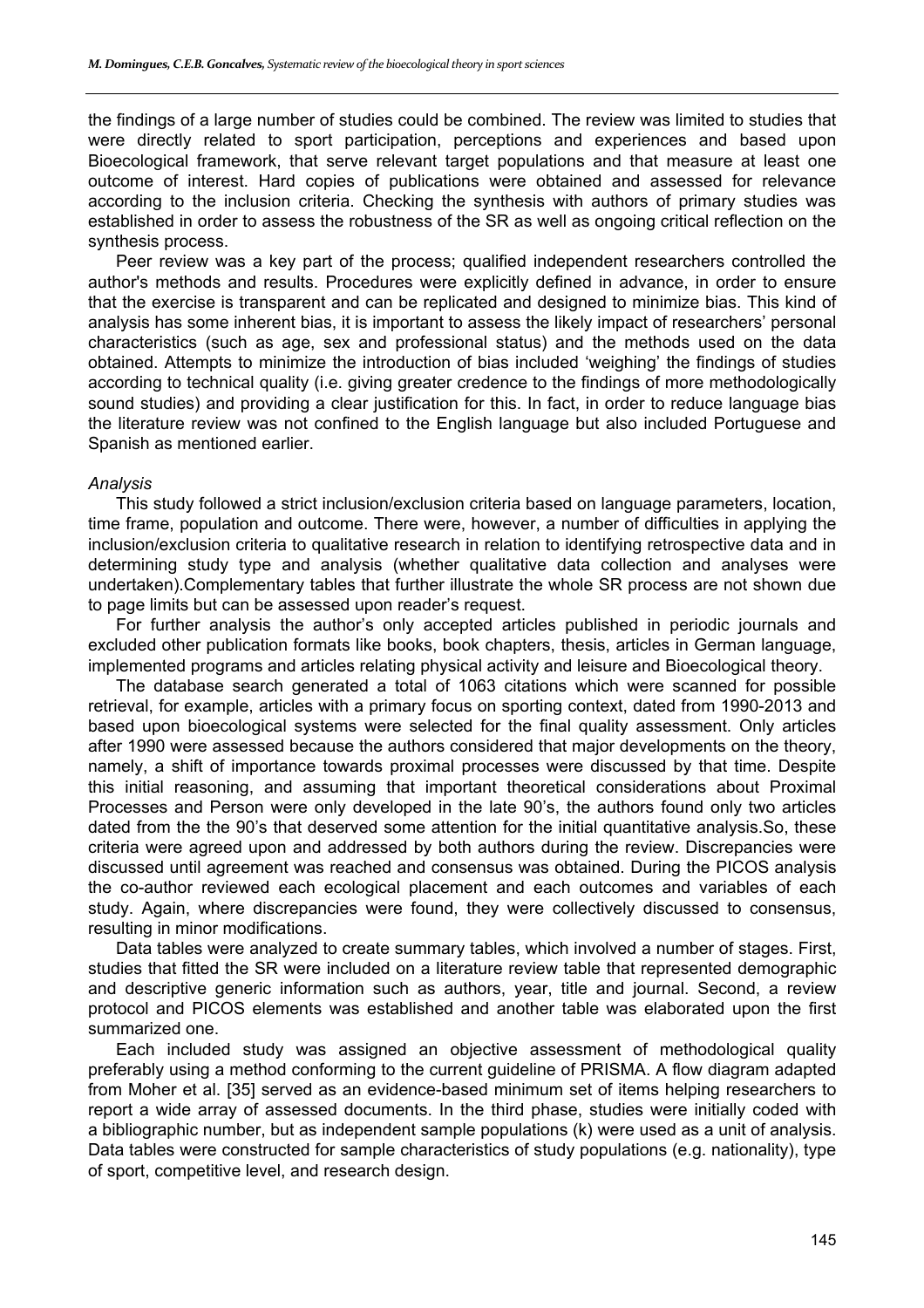All documents in the fourth stage and the final selection  $(n = 23)$  were thoroughly read and reviewed and evaluated through a scoring system for both quantitative ( $n = 21$ ) and qualitative (n = 2) studies. Given the lack of a standard, empirically grounded quality assessment tool suitable for use with a variety of study designs, the researchers followed up on Kmet et al. [36] pragmatic systematic review tool "QualSyst" which incorporates two scoring systems to evaluate the quality of the studies potentially eligible for inclusion in our review: one for quantitative research reports, and one for qualitative research reports. This scoring system draws upon existing published tools, relying particularly upon the instruments developed by Cho et al. [37] and Timmer et al. [38] for quantitative studies, and the guidelines suggested by Mays and Pope [39] and Popay et al. [40] or qualitative studies.

# **Results**

#### *General findings*

The database search generated a total of 1063 citations which were scanned for possible retrieval; 896 studies were assessed and 186 were retrieved and reviewed. For this reason from a starting pool of 186 documents, 89 articles were assessed for final eligibility and 94 documents excluded with reasons, although they were included and treated as sourceful elements of information. Articles related to physical activity and leisure ( $n = 29$ ); academic thesis ( $n = 37$ ); book chapters (n = 15); other languages (n = 3); implemented programs (n = 3) and articles excluded with non-eligible criteria (n = 7) were excluded from the final stage. Therefore, 23 published articles with full eligibility criteria were identified and as stated earlier, the researchers preferably considered two scoring systems to quality assess and synthesize the findings.

Two studies [23, 24] reported findings for both elite and club level. Although these studies have been incorporated only once in the total count of the selected studies (n = 89), they are included in the total counts for club ( $n = 17$ ) and elite studies ( $n = 22$ ) because they present separate data relating to each population group.

## *Bioecological systems in sport science research summary*

The examination of sample characteristics enabled us to gain a picture of the types of individuals who have been investigated in research and potential gaps in sampling. Studies examined a total population size of around 28,516 and 89 independent samples were identified. The review articles that analyzed at least one outcome variable were also included distinctively in each category. Only 22 articles from a pool of 89 were eligible for the final stage in quality assessment which means that most research was done with little understanding of the main concepts and propositions. When considering the sample size, one observes that the smallest samples (less than 20,  $k = 15$ ) and bigger samples (301+,  $k = 18$ ) are dominant. Samples tend to be mix gender (k = 42) and includ athletes from a range of competitive levels and sports with slight attention given to team sports ( $k = 15$ ). The vast majority of studies were done with elite athletes ( $k$ )  $= 22$ ) although a very significant number of studies ( $k = 20$ ) were made with college sports. North American samples have historically dominated the literature, but, more recently, especially in the last three years, Europe has begun to emerge.

One important gap in the literature is the lack of longitudinal studies  $(k = 11)$ , only recently  $[22]$ . 23, 24] this has been addressed with some concern. Qualitative design studies are predominant among the literature and, on the other hand, a mixed approach was only found in two studies [41, 42]. The former emphasizes the effects of sport club activities on adolescent development in Germany, while the latter addresses sport participation among females from adolescence to adulthood.

### *Quality assessment of bioecological systems based articles*

From the final quality assessment arose 22 articles, both qualitative ( $n = 20$ ) and quantitative studies (n = 2). These articles were selected because they were explicitly based upon Bronfenbrenner's theoretical framework. As a first remark, the majority of studies underwent a qualitative approach, showing that there is still a need to further elaborate on the quantitative design.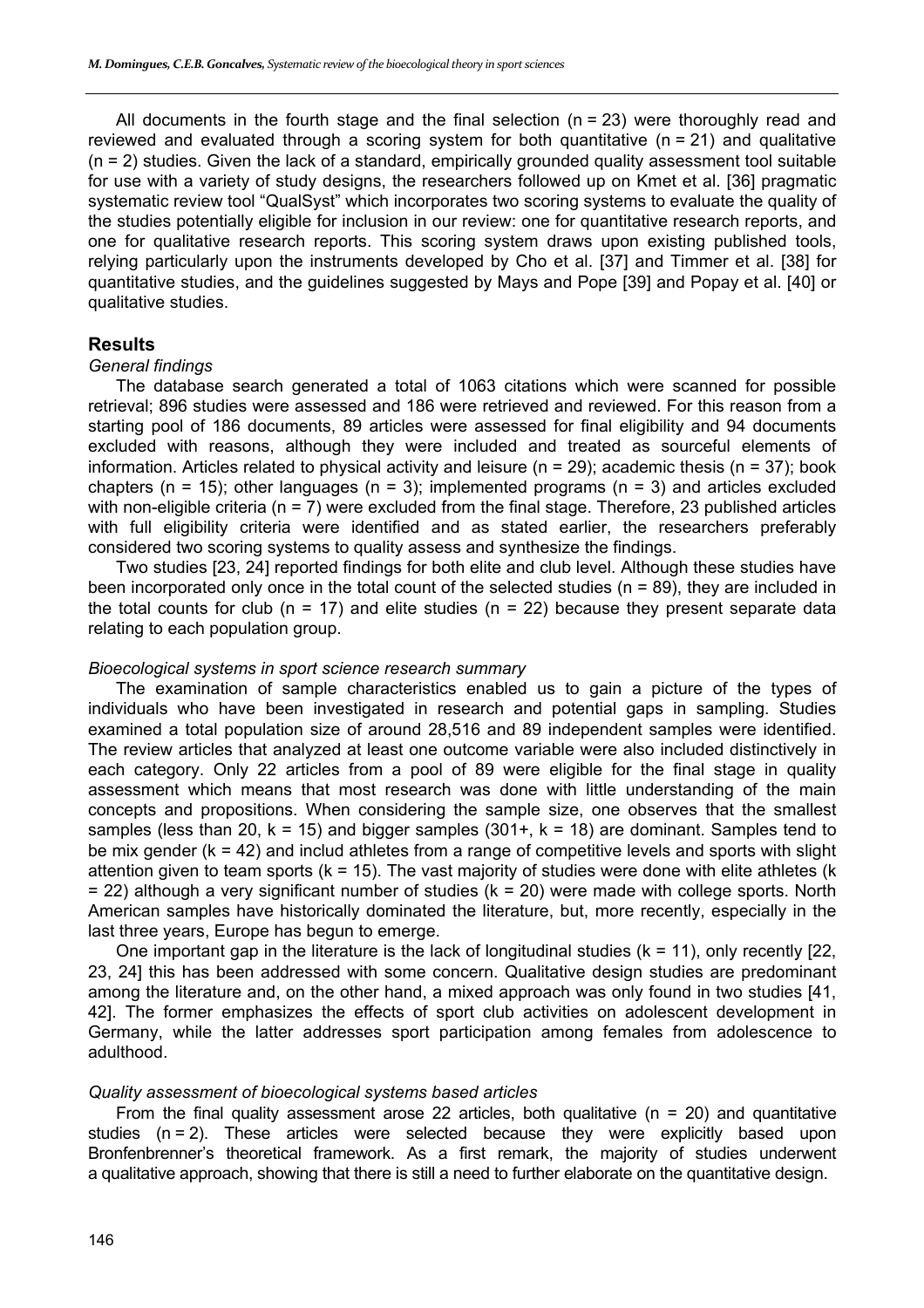## *Demographic and quantitative analysis*

Most of the 22 studies (Tables 1 and 2 in Annexes) are original research articles (n = 14) and eight are reviews. From the total amount of selected studies only two are quantitative in their approach and the rest are qualitative ( $n = 20$ ). As stated earlier, these review articles were considered for the final assessment because they fit the inclusion criteria, i.e. they have to be based on bioecological systems and have at least one outcome measure.

The researchers concluded from the findings that there is no dominant research theme through which bioecological systemsis applied. Examining the literature reviews and regarding children and adolescents' sport participation, one study relates to dynamic relations between parents' behaviors and children's motivational beliefs in sports and music; another study stresses the environmental characteristics relevant to young people's use of sports facilities [34]; the last one focuses on the mechanisms that give rise to the complexity of children's development in sport [43].

Talent development and bioecological systems (n = 4) has been a consistent line of research. In fact, it seems to be a growing interest in the pathway to elite sport. One interesting and a considerable point of reflection is the fact that bioecological systems is used as a useful theory to study interrelationships in sport, describing processes of participation of different actors such as parents, coaches, peers in different ecologies of practice, high school, academy and club.

Quantitative studies are a less common approach to studying bioecological systems in the sports domain. Because they were only two, a brief description of measure and methodology follows. One study aimed to analyze an adolescent`s disposition for sports [44].The design of this study included two contexts (microsystems) with different environmental characteristics: (a) public school and (b) private school, both located in downtown Florianopolis. The results were organized according to two variables of the study: personal attributes (male or female) and context (public or private management). Moore et al. [45] highlight a study which used an ecological perspective to explore and identify various risk and protective factors that might influence sexual activity in adolescence and emerging adulthood, with a particular emphasis on the unique experiences of athletes. Factors at the individual, familial, and extrafamilial level were found to affect sexual activity.

The majority of these selected studies are recent research prior to 2008 (n = 11) and focus on a small sample size, less than 20 (n = 7). La Voi and Dutove's [26] research on female coaches had a sample size between 50 and 100, integrating barriers and supports represented in the literature organized from most proximal (individual) to most distal (socio-cultural) to the coach. A bigger study (more than 300 individuals) by Pope and O'Sullivan [46] focused on the ecology of "free gym" as it occurred in both school lunch hour and after-school community settings.

Being male oriented studies a current trend, team sports is the main type of sport present in the studies ( $n = 7$ ), the main sport was football at elite level ( $n = 7$ ). In terms of the method design, the cross sectional/qualitative design  $(n = 8)$  was the most frequently applied, the longitudinal/qualitative approaches ( $n = 3$ ) are recent and insufficient and mostly carried out in Portugal [22, 23, 24]. The only qualitative cross-sectional studies were carried out by Krebs et al. [44] and Moore et al. [45]. There is a clear need for more research in the future using this particular design.

# **Discussion**

Bronfenbrenner's bioecological systemis presented as a useful framework for integrating knowledge and for opening new pathways as researchers strive to expand what they already know in sport psychology with a developmental focus [30]. In fact, the theory presents useful to a more applied research focus with a more relevant contextual and interaction approach. Only 7 studies of the 22 eligible scored more than 15 points and were considered the most representative of Bronfenbrenner's theoretical framework. In fact, the great majority of studies (n = 67) focused their attention on an incomplete assumption of what the whole theory represents and predominantly disregard the late rebuilds of his theory focusing mostly on the context and on the first draft of the theory [9]. Most of the studies included in the third phase of the synthesis represented a misleading and little understanding of what the theory represents.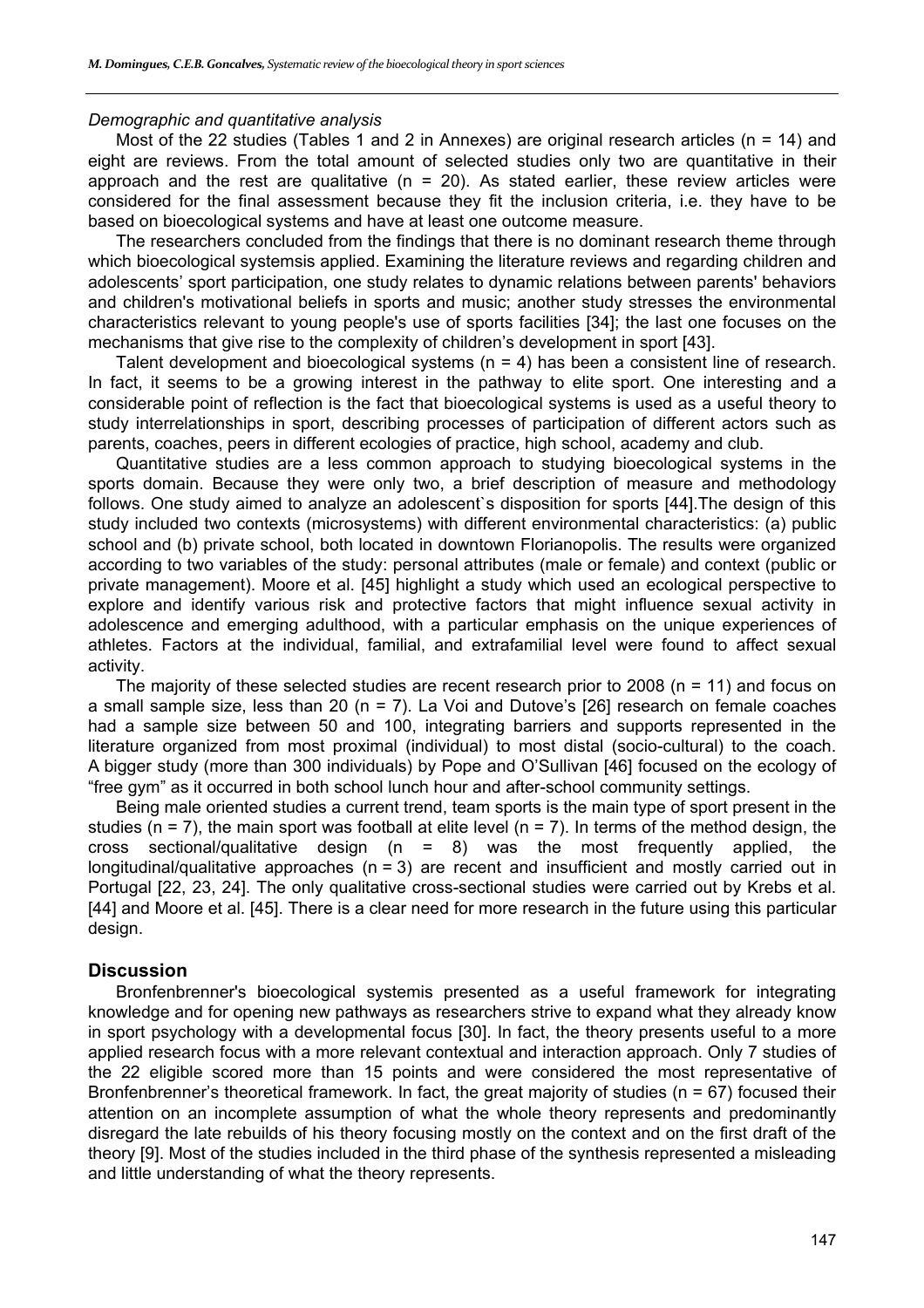In fact, conceptual incoherence is likely to result when studies as the ones screened in the initial 183 records described themselves as being partially based on Bronfenbrenner's theory. The majority of these studies in recent years have cited his initial conceptualization, ideas taken from the 1970s or 1980s and others from the 1990s. Simplistic presentations of Bronfenbrenner's ecological systems theory focus on its attention to context [47].Bronfenbrenner's first model [9] was centered on the role of the environment in shaping development. Regarding these studies capacity to connect to the theoretical framework and a wider body of knowledge, the context is not adequately well described, not permitting to relate the findings to other settings.

Although this accurately represents the first phase of Bronfenbrenner's work, it is argued that the core feature of Bronfenbrenner's later work is its attention to the patterning and interrelationship of multiple determinants of development and on the active role of the developing person. The full theory in its developed form deals with interrelations among the following four PPCT concepts later developed as a theoretical structure of proximal processes proposed by Krebs [13]. The inclusion of the three properties of the person, biopsychological resources, directional disposition, and demands; the dimensions of time; and the characteristics of proximal processes, may be viewed as a turning point in his theoretical framework [12].

An important question to address is to how one can distinguish the influence of proximal processes from those of the microsystem, the microtime, or the person, and how can a researcher trace these influences? Krebs [11] points out the necessity to examine the influence of the proximal process by controlling the interaction between the three other elements. This procedure was best illustrated with Domingues and Gonçalves[24], La Voi and Dutove[26] and Holt et al. [32] as they were able to demonstrate the interaction between factors.

Researchers in the present study have not found any study with a quantitative longitudinal design as well as a mixed method approach. Considering the fact that only two studies were quantitative in nature reveals some difficulty in finding measurements to assess quantitatively the operational concepts that bioecological systems addresses, especially what Bronfenbrenner considers the engine of development, the proximal processes. Beek [48] advocates a generative rather than confirmatory design of research and has some reservations claiming that insights and design implementation remains indefinite.

Most of the studies in the field of sport sciences that described athletes' personal characteristics have used analytical designs [49, 50]. These particular instruments devote more attention to the personal characteristics, mainly, resource characteristics) that individuals bring with them into any social situation [5, 7]. They are not immediately apparent, though sometimes they are induced, with differing degrees of accuracy, from the demand characteristics that are seen.

A critical appraisal of methodological quality showed that most studies need to address with more depth and with more accuracy their reflexivity and credibility boundaries, explicitly assessing the likely impact of their own personal characteristics (such as age, sex and professional status) and the methods used on the obtained data. Only two studies [24, 26] fully and successfully accomplished to meet theses methodological criteria.

Verification procedures used to help establish credibility/ trustworthiness of the study and reduce bias (e.g., prolonged engagement in the field, triangulation, peer review or debriefing, etc.) were best applied by Domingues and Gonçalves [24], La Voi and Dutove [26], Larsen, Alfermann and Christensen [51], Bengoechea and Strean [52] and Holt et al. [27]. Analyzing the quantitative studies, the study by Moore et al. [45] provided evidence that athletes and non-athletes are two distinct groups of students, highlighting the importance of overall healthy decision-making (i.e., avoiding substance use) and positive peer influence. This study had some report inaccuracies only in the intervention part; it revealed a well implemented and designed approach assessing healthy behaviors, and using sport practitioners as a specific population it is the only article to date which effectively used bioecological systems with quantitative measures.

The ecological approach has been lacking in research into talent development, and there have been calls for theoretically guided research [20, 21], prioritizing issues in youth sport such as proximal processes that unravel this development. Future research should also relate to determinants of social change and sport participation in youth deprived communities. Indeed, sport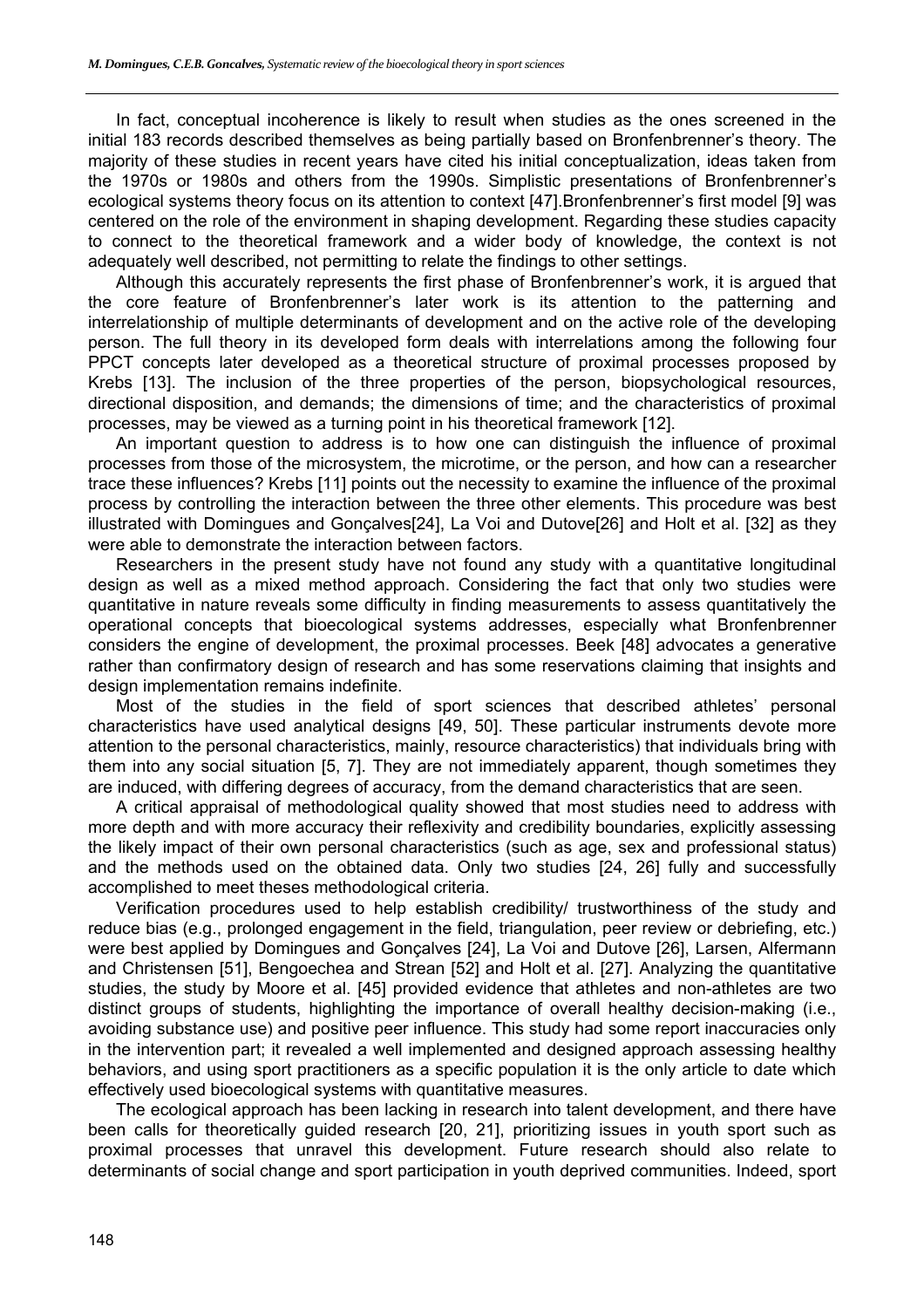commands a proven power to cross barriers, and create communities as this relates to public policy making and development through sports. Finally, future research should reveal the constraints and prospects of youth labor sport migration; they are precarious, unpredictable and often disappointing. The analysis should be focused on the particular dynamics that often expose young hopefuls to exploitation, for example in the form of human trafficking of various kinds.

# **Conclusion**

Bronfenbrenner's bioecological model can be a starting point to comprehend the indirect influences that constrain sport and exercise behavior in various contexts, with multiple actors and different processes. With regard to what we need to know and potential future directions, some key themes become apparent: (1) most of the articles fail really extend Bronfenbrenner's work and accomplishments; (2) longitudinal studies are an avenue to pursue in the next years; (3) there is a strong need to elaborate upon quantifiable instruments to effectively measure proximal processes; (4) following this reasoning, it would be very profitable to conduct mixed method research to link the most effective way proximal processes to characteristics of the youth athletes under development; (5) there are some current trends that worry policy making, for example, labor migration and sport as a tool for social change; in which bioecological systems can constitute a powerful framework to address these issues.The interaction between characteristics of the person, process, context and time is the most efficient model to study the adolescent`s disposition for sports and there remains a need to develop an ecological framework and a corresponding scientific method suitable for studying in an applied perspective. Regarding the applied practice, this could provide a more consistent and knowledgeable base from which one can intervene and implement interventions more effectively in the society as a whole.

# **References**

- 1. Rogoff B. The cultural nature of human development. Oxford: University Press; 2003.
- 2. Bronfenbrenner U. Development ecology through space and time: Future perspectives. In: Moen P, Elder GH, Luescher K, editors. Examining lives in context: Perspectives on the ecology of human development. Washington, DC: American Psychological Association; 1995, 125-156.
- 3. Bronfenbrenner U. Environments in developmental perspective: Theoretical and operational models. In: Friedman SL, Wachs TD, editors. Measuring environmentacross the life sport: Emerging methods and concepts. Washington, DC: American Psychological Association; 1999, 3-28.
- 4. Bronfebrenner U. Growing chaos in the lives of children and families how can we turn it around? In: Westman JC, editor. Parenthood in America. Madison, Wisconsin: University of Wisconsin Press; 2001, 235-256.
- 5. Bronfenbrenner U. Making human beings human: bioecological perspectives on human development. Thousand Oaks: Sage; 2005.
- 6. Bronfenbrenner U, Ceci SJ. Nature-nurture reconceptualized in developmental perspective: A biological model. Psychol Rev. 1994;101:568-586.
- 7. Bronfenbrenner U, Morris PA. The ecology of developmental process. In: Damon W, Lerner R, editors. Handbook of child psychology: Theoretical models of human development. 5th ed. New York, NY: John Wiley & Sons; 1998,993-1028.
- 8. Tudge J, Gray JT, Hogan DM. Ecological perspectives in human development: A comparison of Gibson and Bronfenbrenner. In: Tudge J, Shanahan MJ, Valsiner J, organizers. Comparisons in human development:Understanding time and context. Cambridge: Cambridge University Press; 1997, 72-105.
- 9. Bronfenbrenner U. The ecology of human development: experiments by nature and design. Cambridge: Harvard University Press; 1979.
- 10. Bronfenbrenner U, Evans GW. Developmental science in the 21st Century: Emerging questions, theoretical models, research designs and empirical findings. Soc Dev. 2000;9:115-125.
- 11. Krebs RJ. Bronfenbrenner's Bioecological Theory of Human Development and the process of development of sports talent. Int J Sport Psychol. 2009;40:108-135.
- 12. Krebs RJ. Proximal processes as the primary engines of development. Int J Sport Psychol. 2009;40:219-227.
- 13. Krebs RJ. From motor stimulation to specialization: first draft of a theory of motor specialization. Revista Kinesis. 1992;9:29-44.
- 14. Koller SH, editor. Ecology of Human Development. Research and Intervention in Brazil. São Paulo: Casa do Psicólogo; 2004.
- 15. Tudge JR, Mokrova I, Hatfield BE, Karnik RB. Uses and misuses of Bronfenbrenner's Bioecological Theory of Human Development. J Fam Theory Rev. 2009;1:198-210.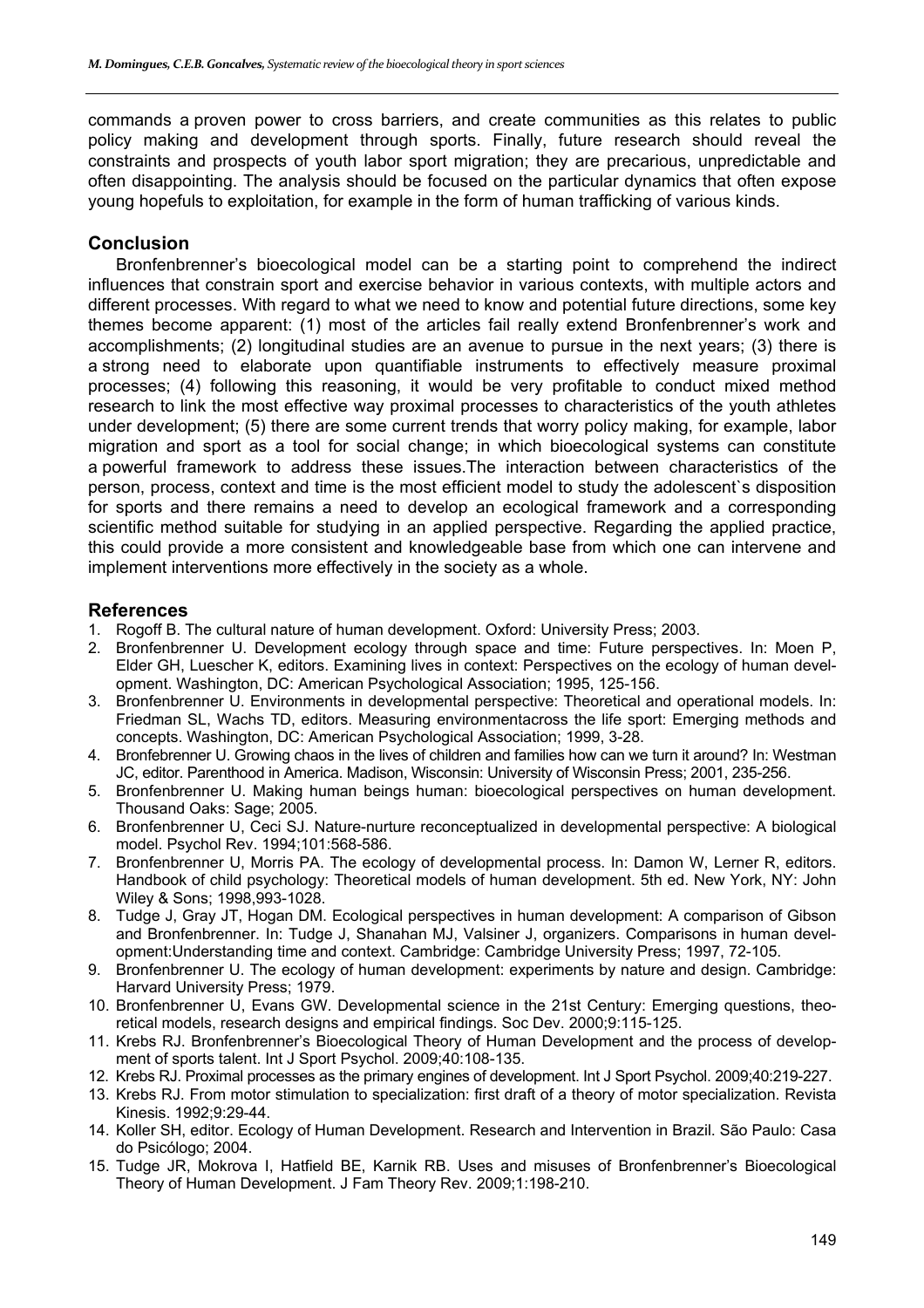- 16. Adamsons K, O'Brien M, Pasley K. An ecological approach to father involvement in biological and stepfather families. Fathering2007;5:129-147.
- 17. Campbell FA, Pungello EP, Miller-Johnson S. The development of perceived scholastic competence and global self-worth in African American adolescents from low income families: The roles of family factors, early educational intervention, and academic experience. J Adol Res. 2002;17:277-302
- 18. Riggins-Caspers KM, Cadoret RJ, Knutson JF, Langbehn D. Biology and environment interaction and evocative biology-environment correlation: Contributions of harsh discipline and parental psychopathology to problem adolescent behaviors. Behav Genet. 2003;33:205-220.
- 19. Tudge JH, Odero DA, Hogan D M, Etz KE. Relations between the everyday activities of preschoolers and their teachers' perceptions of their competence in the first years of school. Ear Child Res Q. 2003;18:42-64.
- 20. Araújo D. Preface to "Ecological approaches to cognition in sport and exercise". Int J Sport Psychol. 2009;40:1-4.
- 21. Araújo D, Davids K. Ecological approaches to cognition and action in sport and exercise: Ask not only what you do, but where you do it. Int J Sport Psychol. 2009;40:5-37.
- 22. Domingues M, Gonçalves CE. Social aport club and youth sport expectations: Personal and social determinants in contrasting ecologies of practice. Am J Hum Ecol. 2012;1:71-78.
- 23. Domingues M, Gonçalves CE. Young athletes social networks in different sporting contexts. Macro Rev. 2013a;2:43-54.
- 24. Domingues M, Gonçalves CE. Social dimension of a sport club nested in the suburbs of Porto and others perception in its construction. Annals Res Sport Phys Edu. 2013;4:25-46.
- 25. Holt N, Spence ZL, Cutumisu SN. Neighborhood and developmental differences in children's perceptions of opportunities for play and physical activity. Health & Place.2008;14:2-14.
- 26. La Voi NM, Dutove JK. Barriers and supports for female coaches: an ecological model. Sport Coach Rev. 2012;1:17-37.
- 27. Holt N, Tamminen KA, Black DE, Sehn ZL, Wall MP. Parental involvement in competitive youth sport settings. Psychol Sport Exerc. 2008;9:663-685.
- 28. Holt N, Cunningham CT, Sehn ZL, Spence JC, Newton AS, Ball GD. Neighborhood physical activity opportunities for inner-city children and youth. Health & Place. 2009;15:1022-1028.
- 29. Urban JB, Lewin-Bizan S, Lerner RM. The role of neighborhood ecological assets and activity involvement in youth developmental outcomes: Differential impacts of asset poor and asset rich neighborhoods. J Appl Dev Psychol. 2009;30:601-614.
- 30. Garcia Bengoechea E. Integrating knowledge and expanding horizons in developmental sport psychology: A bioecological perspective. Quest. 2002;54:1-20.
- 31. GarciaBengoechea U, Jonhson GM. Ecological Systems Theory and children's development in sport: Toward a process-person-context-time research paradigm. Avante. 2001;7:20-31.
- 32. Holt NL, Tink LN, Mandigo JL, Fox KR. Do youth learn life skills through their involvement in high school sport? A case study. Can J Edu. 2008;31:281-304.
- 33. Partridge JA. Current directions in social influence: parents and peers. Revista De Iberoamericana de Psicología del Ejercicio Y el Deporte. 2011;6:251-268.
- 34. Limstrand T. Environmental characteristics relevant to young people's use of sports facilities: a review. Scand J Med Sci Spor. 2008;18:275-287.
- 35. Moher D, Liberati A, Tetzlaff J, Altman DG. Preferred reporting items for systematic reviews and metaanalyses: The PRISMA Statement. 2009;6:1-25.
- 36. Kmet LM, Lee RC, Cook LS. Standard quality assessment criteria for evaluating primary research papers from a variety of fields. Alberta Heritage Foundation for Medical Research. 2004;13:1-15.
- 37. Cho MK, Bero LA. Instruments for assessing the quality of drug studies published in the medical literature. JAMA. 1994;272:101-104.
- 38. Timmer A, Sutherland LR, Hilsden RJ. Development and evaluation of a quality score for abstracts. BMC Med Res Methodol. 2003;3:2-17.
- 39. Mays N, Pope C. Quality in qualitative health research. In: Mays N, Pope C, editors. Qualitative research in health care. 2nd ed. London: BMJ Books; 2000, 89-101.
- 40. Popay R, Rogers A, Williams G. Rationale and standards for the systematic review of qualitative literature in health services research. Qual Health Res.1998;8:341-351.
- 41. Brettschneider WD. Effects of sport club activities on adolescent development in Germany. Eur J Sport Sci. 2001;1:1-11.
- 42. Scheerder J, Thomis M, Vanreusel B, Lefevre J, Renson R, Vanden Eynde B, Beunen G. Sports participation among females from adolescence to adulthood a longitudinal study. IntReviSociol Sport. 2006;41:413-430.
- 43. García Bengoechea E, Johnson G. Ecological systems theory and children's development in sport: Toward a process-person-context-time research paradigm. Avante. 2001;7:20-31.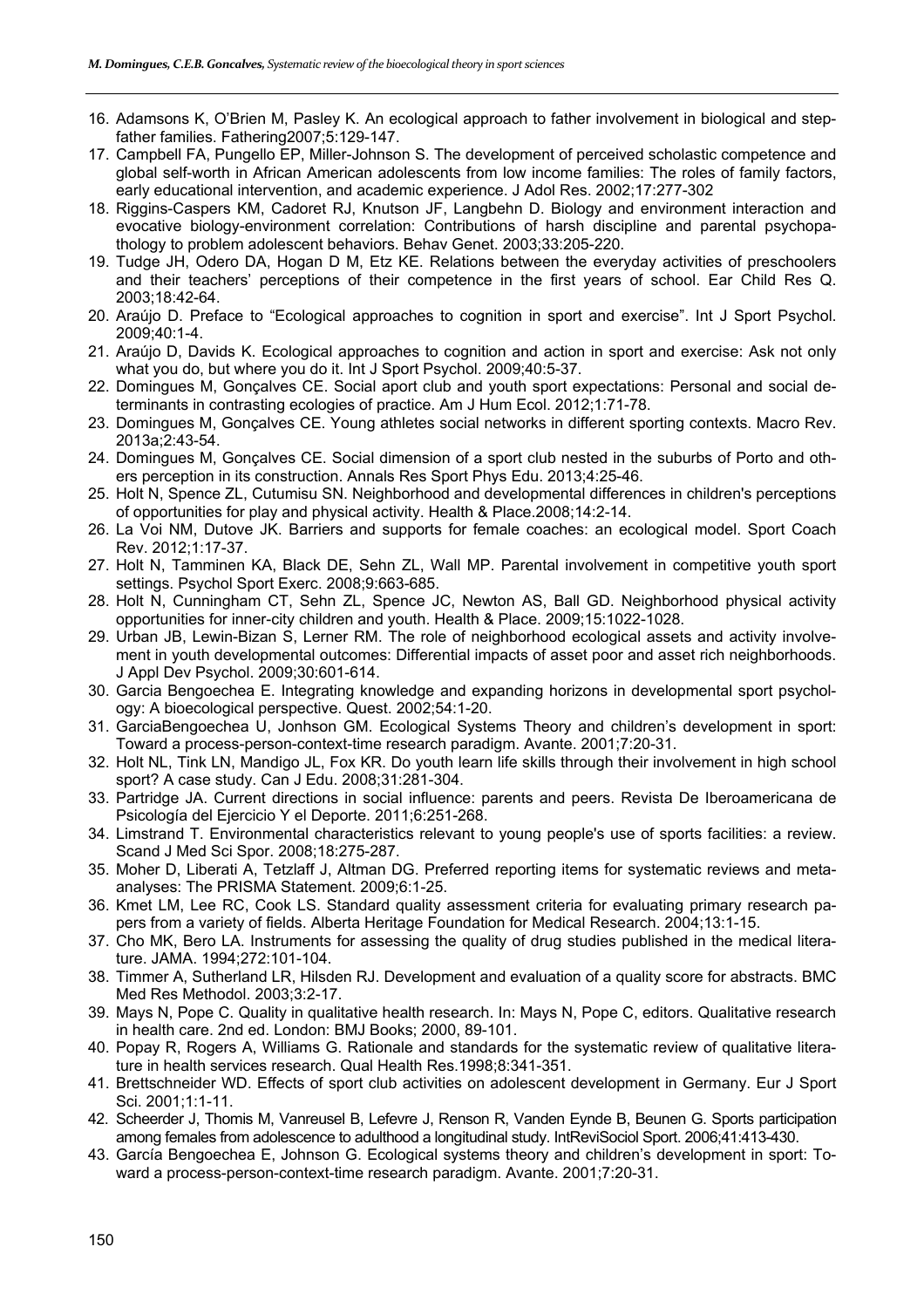- 44. Krebs RJ, Ramalho MH, Santos JO, Nazario PF, Nobre GC, Almeida RT. Adolescents' disposition for sports' practice: a study oriented by the Bronfenbrenner's bioecological theory. Motriz. 2011;17:195-201.
- 45. Moore S, Barnett RV, Brennan MA, Gibson H. Scoring on and off the field: Examining the sexual activity of adolescent/emerging adult athletes and non-athletes using an ecological perspective. J Youth Develop. Bridging research and practice. 2011;6:15-33.
- 46. Pope CC, O'Sullivan M. Darwinism in the gym. J Teach Phys Educ. 2003;22:311-327.
- 47. Darling N. Ecological Systems Theory: The person in the center of the circles. Res Hum Dev. 2007;4:203-217.
- 48. Beek PJ. Ecological approaches to sport psychology: prospects and challenges. Int J Sport Psychol. 2009;40:144-151.
- 49. Papaioannou A. Students' perceptions of physical education class environment for boys and girls and the perceived motivational climate. Res Q Exercise Sport. 1998;69:267-275.
- 50. Dunn JC. Goal orientations, perceptions of the motivational climate, and perceived competence of children with movement difficulties. Adapt Phys Act Q. 2000;17:1-19.
- 51. Larsen CH, Alfermann D, Christensen MK. Psychosocial skills in a youth soccer academy: a holistic ecological perspective. Sport Sci Rev. 2012;21:51-74.
- 52. Garcia Bengoechea E, Strean W. Examining third order effects on adolescents' sport participation and motivation. In: Simmons MP, Foster LA, editors. Sport Exer Phycol Res Adv. 2008, 157-174.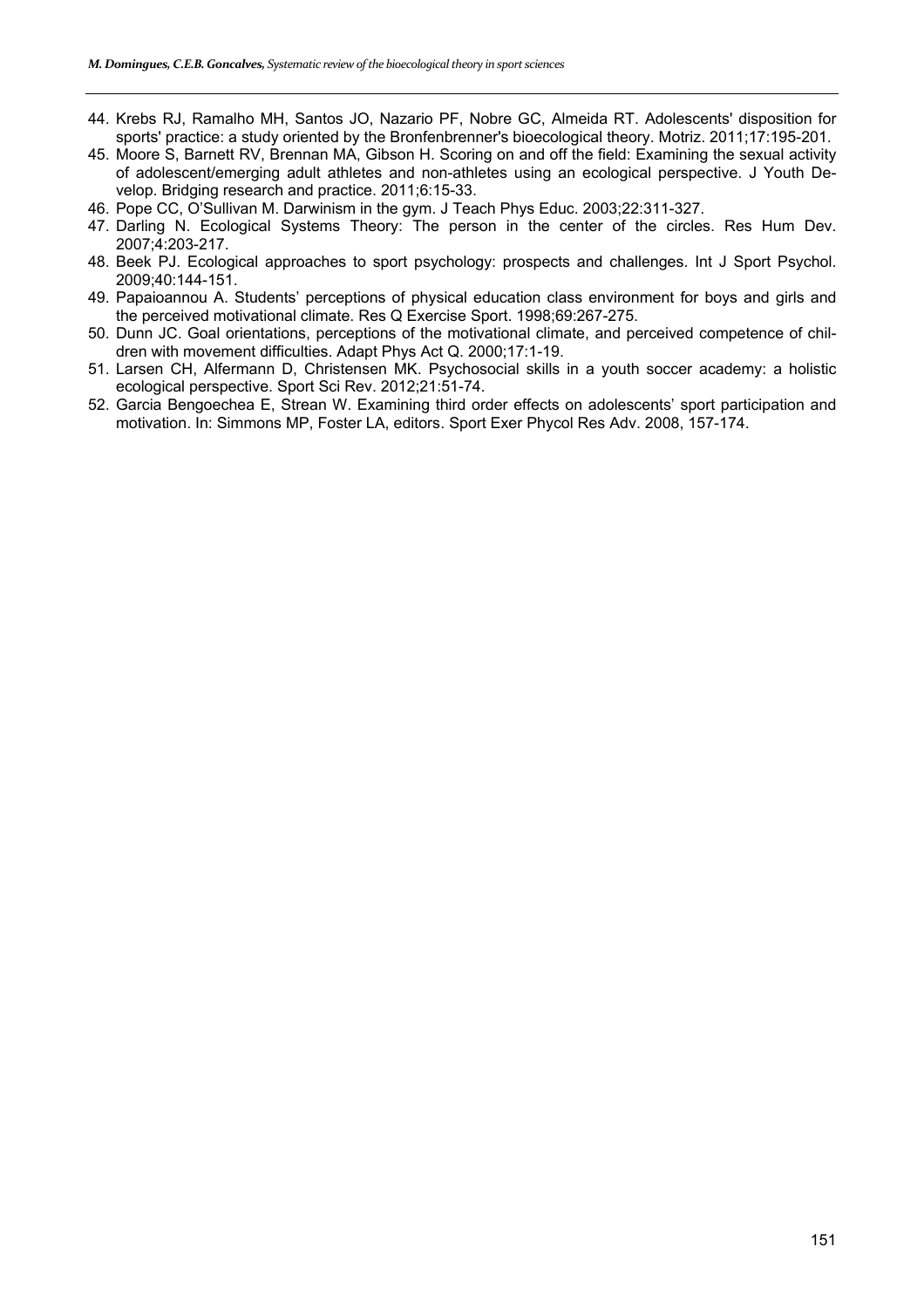# **Annexes**

| Criteria                                                                |  | <b>Studies</b> |  |   |                |          |                |                |                |                |                |                     |          |                |                |          |                                          |  |
|-------------------------------------------------------------------------|--|----------------|--|---|----------------|----------|----------------|----------------|----------------|----------------|----------------|---------------------|----------|----------------|----------------|----------|------------------------------------------|--|
|                                                                         |  |                |  | 6 |                |          |                |                |                |                |                |                     |          |                |                |          | 8 23 30 32 38 61 62 63 64 65 80 81 82 83 |  |
| 1 Question / objective sufficiently described?                          |  |                |  |   |                |          |                |                |                |                |                |                     |          |                |                |          |                                          |  |
| 2 Study design evident and appropriate?                                 |  |                |  |   |                |          |                |                |                | $\overline{2}$ | $\mathfrak{D}$ |                     |          |                |                |          |                                          |  |
| 3 Context for the study clear?                                          |  |                |  |   |                |          |                | $\mathfrak{D}$ | $\mathfrak{D}$ | $\mathfrak{D}$ |                |                     |          | $\mathfrak{D}$ |                |          |                                          |  |
| 2<br>4 Connection to a theoretical framework / wider body of knowledge? |  |                |  |   |                |          |                |                |                |                |                |                     |          |                |                |          |                                          |  |
| 5 Sampling strategy described, relevant and justified?                  |  |                |  |   |                |          |                |                |                |                |                |                     |          |                |                |          |                                          |  |
| 6 Data collection methods clearly described and systematic?             |  |                |  |   |                |          |                |                |                |                |                |                     |          | 2              |                |          |                                          |  |
| 7 Data analysis clearly described and systematic?                       |  |                |  |   |                |          | $\mathfrak{D}$ |                |                | 2              | $\overline{2}$ | $\overline{2}$      |          |                |                |          |                                          |  |
| 8 Use of verification procedure(s) to establish credibility?            |  |                |  | 2 | $\mathfrak{D}$ | $\theta$ | $\overline{0}$ | $\overline{0}$ | $\theta$       | 2 0            |                | 2                   | $\theta$ | 2              | $\mathfrak{D}$ | $\theta$ |                                          |  |
| 9 Conclusions supported by the results?                                 |  |                |  |   |                |          |                |                |                |                |                |                     |          |                |                |          |                                          |  |
| 10 Reflexivity of the account?                                          |  |                |  |   |                |          |                |                |                |                |                |                     |          |                |                |          |                                          |  |
| Total sum                                                               |  |                |  |   | 16             |          |                |                |                |                |                | 12 9 13 16 13 19 12 |          | 16             | -13            |          |                                          |  |

**Table 1. Quality Assessment on PPCT based articles. Checklist for assessing the quality of qualitative studies**

*Note: Yes=2;Partial=1; No=0. Item 8 not attributable for Partial. A summary score was calculated for each paper by summing the total score obtained across relevant items and dividing by the total possible score (i.e.: 28 – (number of "n/a" x 2), i.e. Total sum = (number of "yes" \* 2) + (number of "partials" \* 1). Total possible sum = 20. Summary score: total sum / total possible sum. BEF studies' reference numbers: 1= Domingues, & Gonçalves (2013a); 2= Domingues, & Gonçalves (2013b); 4= Domingues, & Gonçalves (2012); 6= La Voi, & Dutove (2012); 8= Larsen, Alfermann, & Christensen (2012); 23= La Voi (2011); 30= Botti, & Vieria do Nascimento (2011); 32= Carlson (2010); 38=Araujo, Fonseca, Davids, Garganta, Volossovitch, Brandão, & Krebs (2010); 61=Bengoechea, & Strean (2008); 62=Saraiva, & Barreiros (2008); 63=Holt, Tamminen, Black, Sehn, & Wall (2008); 64=Krebs, Copetti, Serpa, & Araújo (2008); 65=Holt, Tink, Mandigo, & Fox (2008); 80=Pope, & O'Sullivan (2003); 81=Bengoechea (2002); 82=Bengoechea, & Johnson (2001); 83= Vieira, & Vieira (2001)*